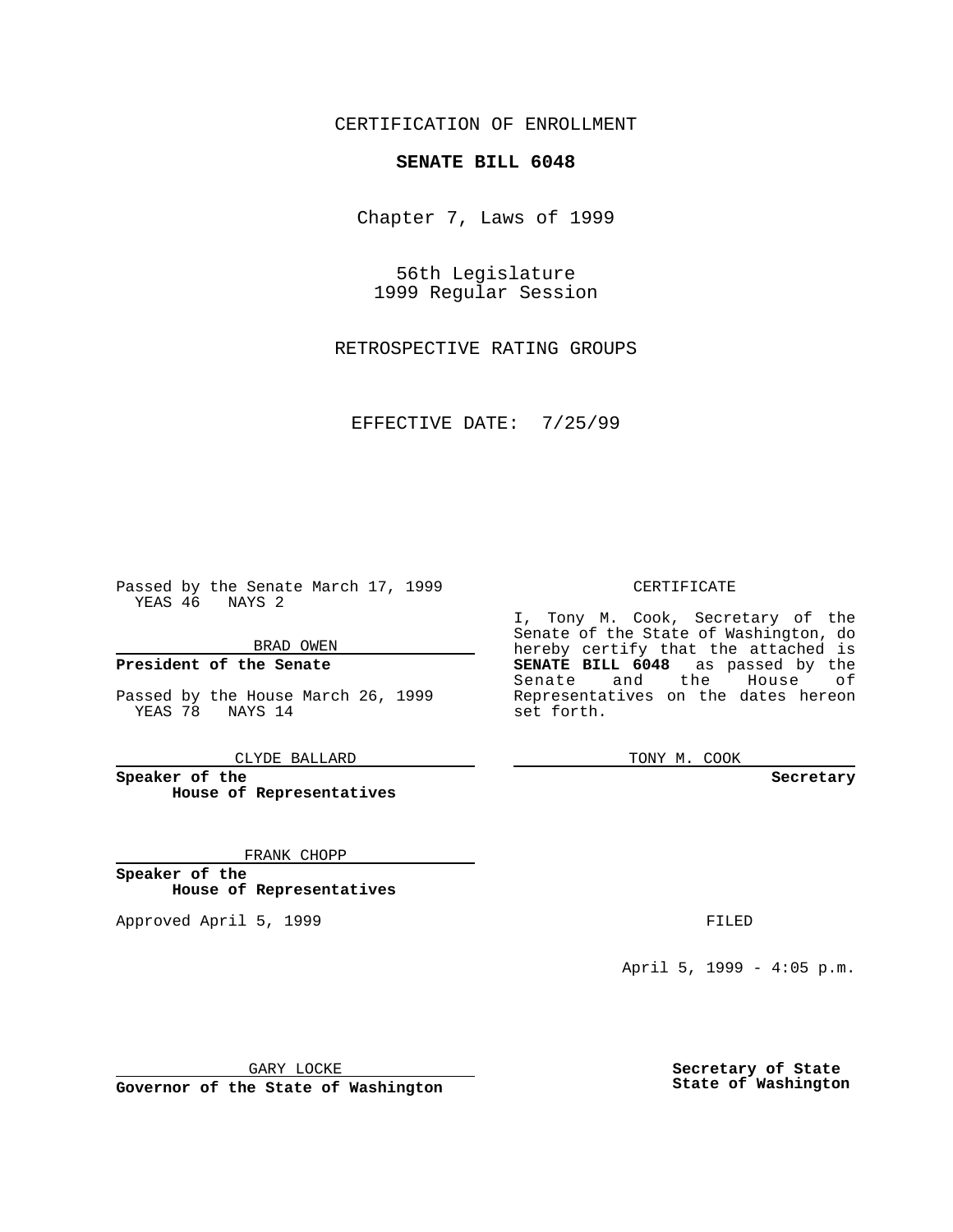# **SENATE BILL 6048** \_\_\_\_\_\_\_\_\_\_\_\_\_\_\_\_\_\_\_\_\_\_\_\_\_\_\_\_\_\_\_\_\_\_\_\_\_\_\_\_\_\_\_\_\_\_\_

\_\_\_\_\_\_\_\_\_\_\_\_\_\_\_\_\_\_\_\_\_\_\_\_\_\_\_\_\_\_\_\_\_\_\_\_\_\_\_\_\_\_\_\_\_\_\_

Passed Legislature - 1999 Regular Session

### **State of Washington 56th Legislature 1999 Regular Session**

**By** Senators Haugen, Hochstatter, Loveland, T. Sheldon, Oke, Goings, Rasmussen and Hale; by request of Department of Labor & Industries

Read first time 02/25/1999. Referred to Committee on Labor & Workforce Development.

 AN ACT Relating to the entrance criteria for retrospective rating groups; amending RCW 51.16.035; and adding a new chapter to Title 51 RCW.

BE IT ENACTED BY THE LEGISLATURE OF THE STATE OF WASHINGTON:

 NEW SECTION. **Sec. 1.** The legislature finds that the retrospective rating plan provided for in RCW 51.16.035 has proven to be highly effective both in terms of improved workplace safety and injured worker outcomes. As a result, the number of industrial insurance claims of many employers participating in the retrospective rating plan have been reduced through sound risk management strategies and enhanced cooperation with department claims management activities.

 The legislature further finds that entrance criteria for the retrospective rating plan under RCW 51.16.035 should be clear and understandable to both the department and potential retrospective rating plan participants.

 The legislature therefore declares that a new retrospective rating plan is needed in order to protect and preserve the integrity and welfare of the retrospective rating system.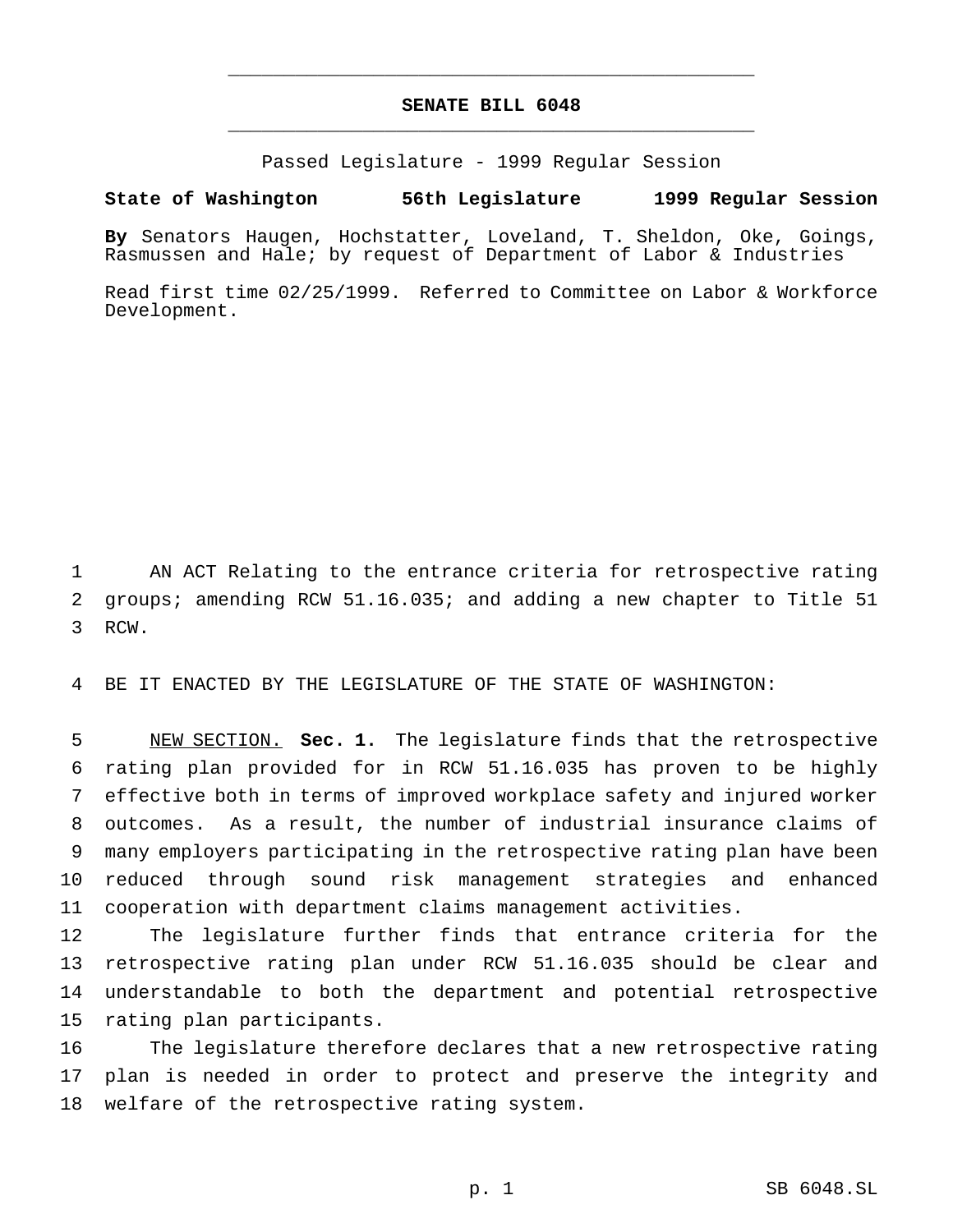NEW SECTION. **Sec. 2.** (1) The department shall offer a retrospective rating plan to insure the workers' compensation obligations of employers and groups of employers. The plan is to be made available to any employer or group of employers who:

(a) Voluntarily elects to participate in the plan; and

 (b) Meets the requirements of this chapter and rules adopted by the department under subsection (2) of this section.

 (2) The retrospective rating plan shall be consistent with recognized insurance principles and shall be administered according to rules adopted by the department. Rules adopted under this section shall encourage broad participation by qualified employers and sponsors of retrospective rating groups.

 (3) Each retrospective rating group approved by the department under this chapter shall select a coverage period and may be renewed at the end of each coverage period. For the purposes of this section, "coverage period" means a twelve-month period provided by the department by rule.

 NEW SECTION. **Sec. 3.** Prior to allowing initial entrance into the state's retrospective rating plan, the department shall review each proposed retrospective rating group to ensure that the following criteria are met:

 (1) The entity sponsoring the retrospective rating group must have 23 been in existence for at least four years;

 (2) The entity sponsoring the retrospective rating group must exist primarily for a purpose other than that of obtaining or offering insurance coverage or insurance related services;

 (3) The entity sponsoring the retrospective rating group must have a written workplace safety and accident prevention plan in place for the proposed retrospective rating group and must propose methods by which the retrospective rating group will cooperate with department claims management activities;

 (4) All employers in the retrospective rating group must be members of the sponsoring entity;

 (5) All employers in the retrospective rating group must have an industrial insurance account in good standing with the department;

 (6) Fifty percent of the original employers in the retrospective rating group must have been members of the sponsoring entity for one year prior to the group's entrance into the retrospective rating plan;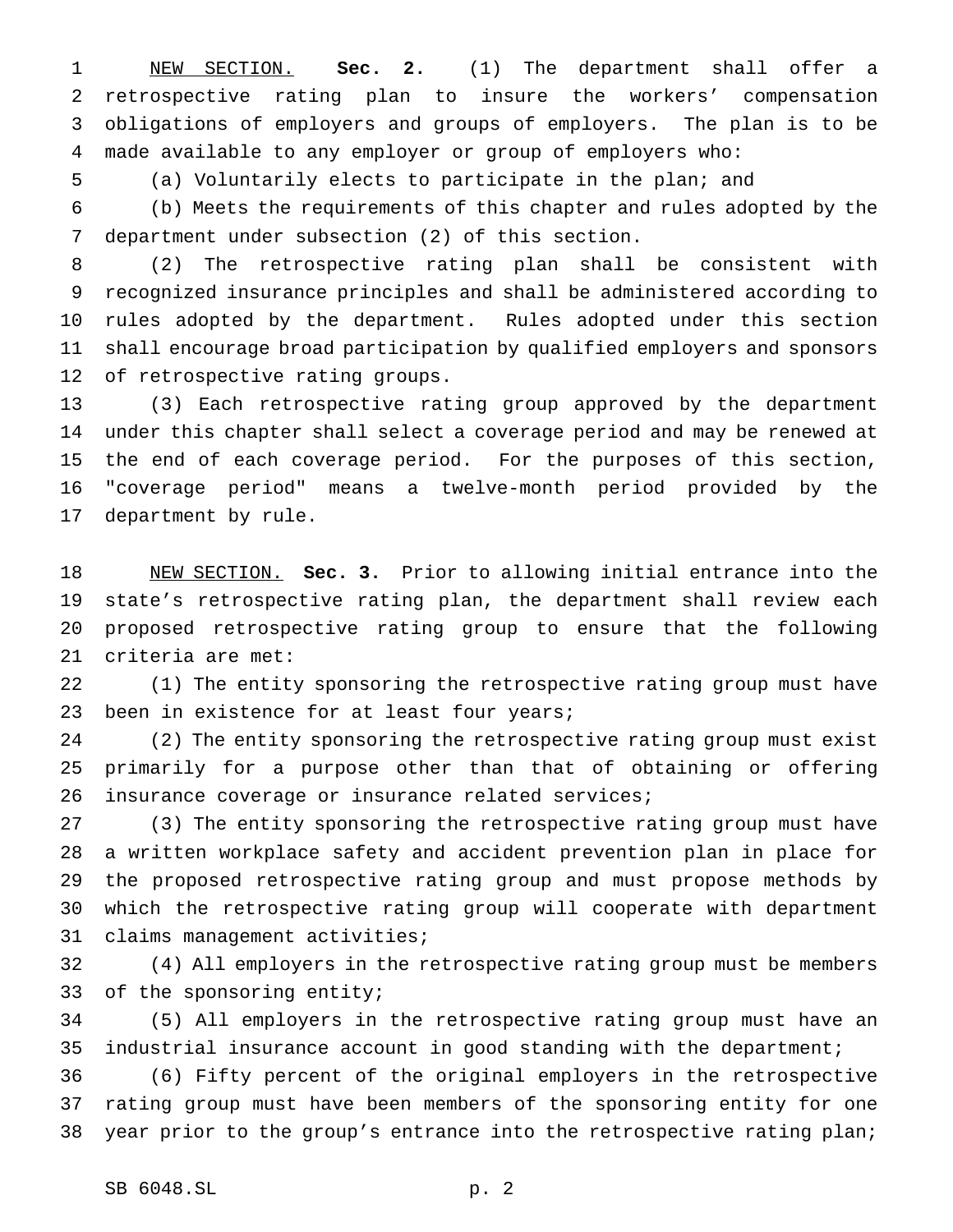(7) The retrospective rating group must be composed of employers who are substantially similar considering the services or activities performed by the employees of those employers;

 (8) The initial premium level for the retrospective rating group must be at least one million five hundred thousand dollars and shall be based on the standard premium of the proposed group members' most current previous coverage period; and

 (9) The formation and operation of the retrospective rating group must seek to substantially improve workplace safety and accident prevention for the employers in the group.

 NEW SECTION. **Sec. 4.** (1) Entities which sponsored retrospective rating groups prior to the effective date of this act, may not sponsor additional retrospective rating groups in a new business or industry category until the coverage period beginning January 1, 2003.

 (2) For retrospective rating groups approved by the department on or after the effective date of this act, the sponsoring entity may not propose another retrospective rating group in a new business or industry category until the minimum mandatory adjustment periods required by the department for the first two coverage periods of the last formed retrospective rating group are completed.

 (3) Subsections (1) and (2) of this section do not prohibit a sponsoring entity from proposing to:

 (a) Divide an existing retrospective rating group into two or more groups provided that the proposed new groups fall within the same business or industry category as the group that is proposed to be divided; or

 (b) Merge existing retrospective rating groups into one business or industry category provided that the proposed merged groups fall within the same business or industry category as the groups that are proposed to be merged.

 (4) Under no circumstances may a sponsoring entity propose retrospective rating groups in multiple business or industry categories in the same application to the department.

 (5) An insurer, insurance broker, agent, or solicitor may not: (a) Participate in the formation of a retrospective rating group; or

(b) Sponsor a retrospective rating group.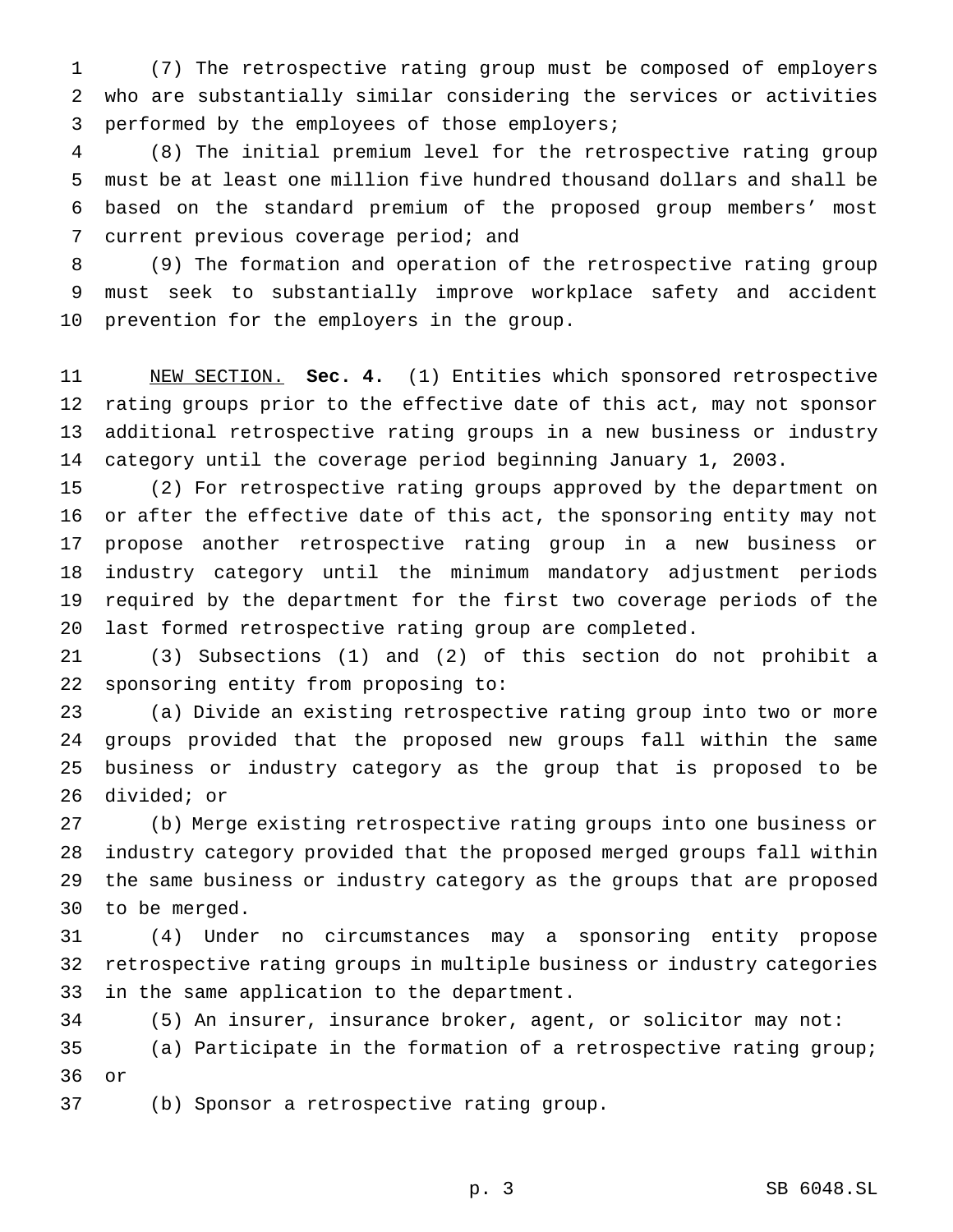NEW SECTION. **Sec. 5.** (1) In order to ensure that all retrospective rating groups are made up of employers who are substantially similar, considering the services or activities performed by the employees of those employers, the sponsoring entity of a retrospective rating group shall select a single, broad industry or business category for each retrospective rating group. Once an industry or business category is selected, the department shall allow all risk classifications reasonably related to that business or industry category into that retrospective rating group.

 (2) The following broad industry and business categories shall be used by the sponsoring entity and the department in establishing retrospective rating groups:

(a) Agriculture and related services;

 (b) Automotive, truck and boat manufacturing, sales, repair, and related services;

16 (c) Construction and related services;

(d) Distillation, chemical production, food, and related services;

 (e) Facilities or property management, maintenance, and related services;

 (f) Government, utilities, schools, health care, and related services;

 (g) Health care, pharmaceutical, laboratories, and related services;

(h) Logging, wood products manufacturing, and related services;

 (i) Manufacturing, processing, mining, quarrying, and related services;

 (j) Retail stores, wholesale stores, professional services, and related services;

(k) Temporary help and related services; and

 (l) Transportation, recycling, warehousing, facility maintenance, and related services.

 (3) The industry and business categories in subsection (2) of this section are not exclusive. In response to significant changes in marketplace demographics or the discovery of unique business or industry categories, the department may, by rule, include additional broad industry or business category selections. The department may, by rule, remove an industry covered within an industry or business category in the event that the business or industry is no longer found within this state.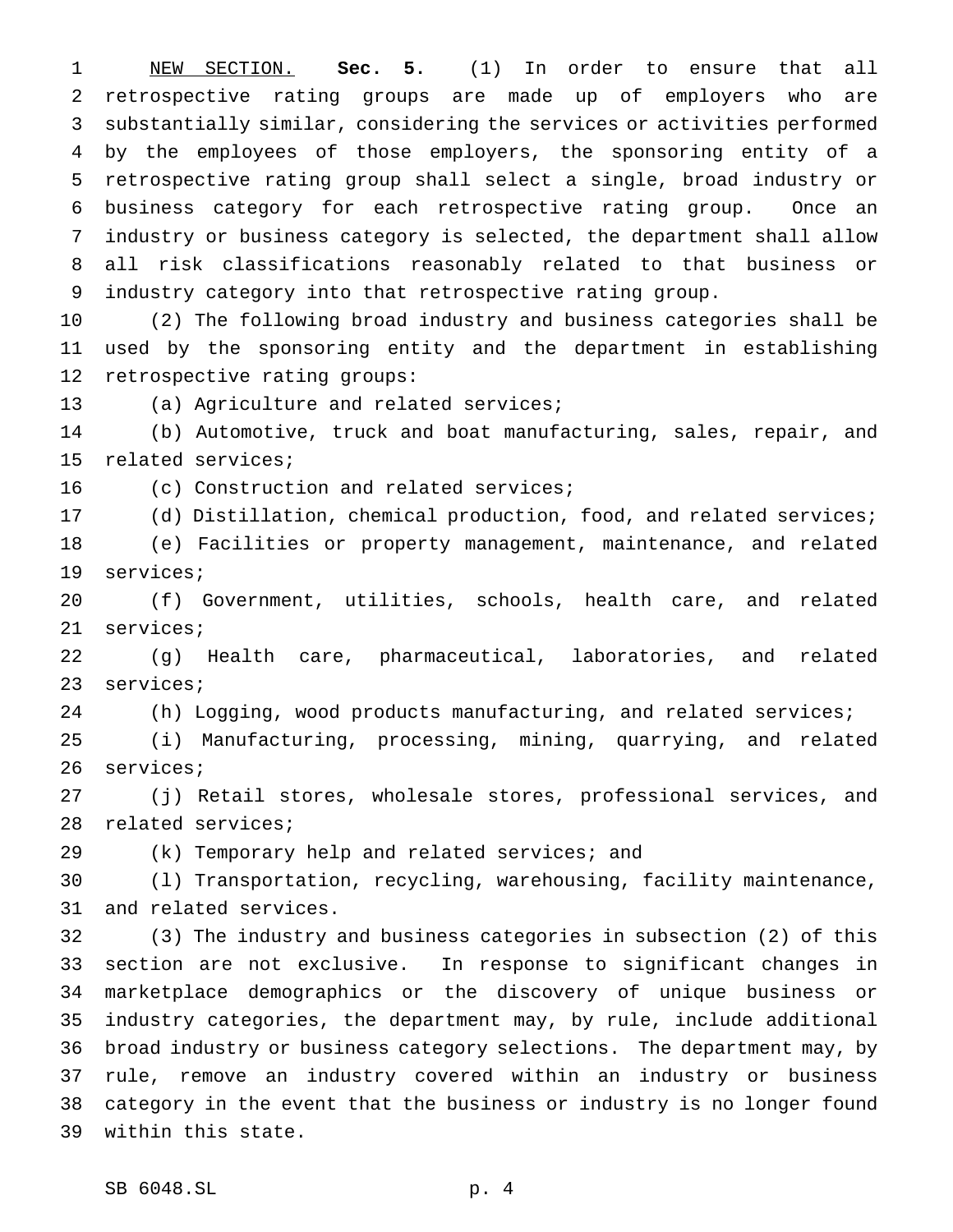(4) Given the broad nature of the industry and business categories in subsection (2) of this section, the risk classification or classifications assigned to an individual employer may appropriately fall into multiple business or industry categories.

 (5) In order to simplify administration and keep the administrative costs associated with devising a different classification system for a retrospective rating plan to a minimum, the state's retrospective rating plan shall follow the same classification procedure established by the department to assign workers' compensation insurance classifications to an employer.

 (6) Employers who have been a member of an existing, approved retrospective rating group prior to the effective date of this act, may continue in that group even if they are not substantially similar to the industry or business category selected pursuant to subsection (1) of this section. However, new employers proposed for addition to a retrospective rating group on or after the effective date of this act must fall within the selected industry or business category.

 NEW SECTION. **Sec. 6.** (1) Any retrospective rating group required to pay additional net premium assessments in two consecutive coverage periods shall be immediately placed on probationary status. Once a group is placed on probationary status, the department shall review the group's workplace safety and accident prevention plan and its methods for cooperation with department claims management activities. Following the review, the department shall make recommendations for corrective steps that may be taken to improve the group's performance. (2) If the same retrospective rating group is required to pay an additional net premium assessment in the third consecutive coverage period, that group shall be denied future enrollment in the state's retrospective rating plan. In addition, the sponsoring entity of the failed group may not sponsor another group in the same business or industry category for five coverage periods from the ending date of the failed group's last coverage period.

 (3) This section applies prospectively only and not retroactively. It applies only to net assessments received by a retrospective rating group for plan years beginning after the effective date of this act.

 NEW SECTION. **Sec. 7.** All retrospective rating groups approved by the department prior to the effective date of this act, under RCW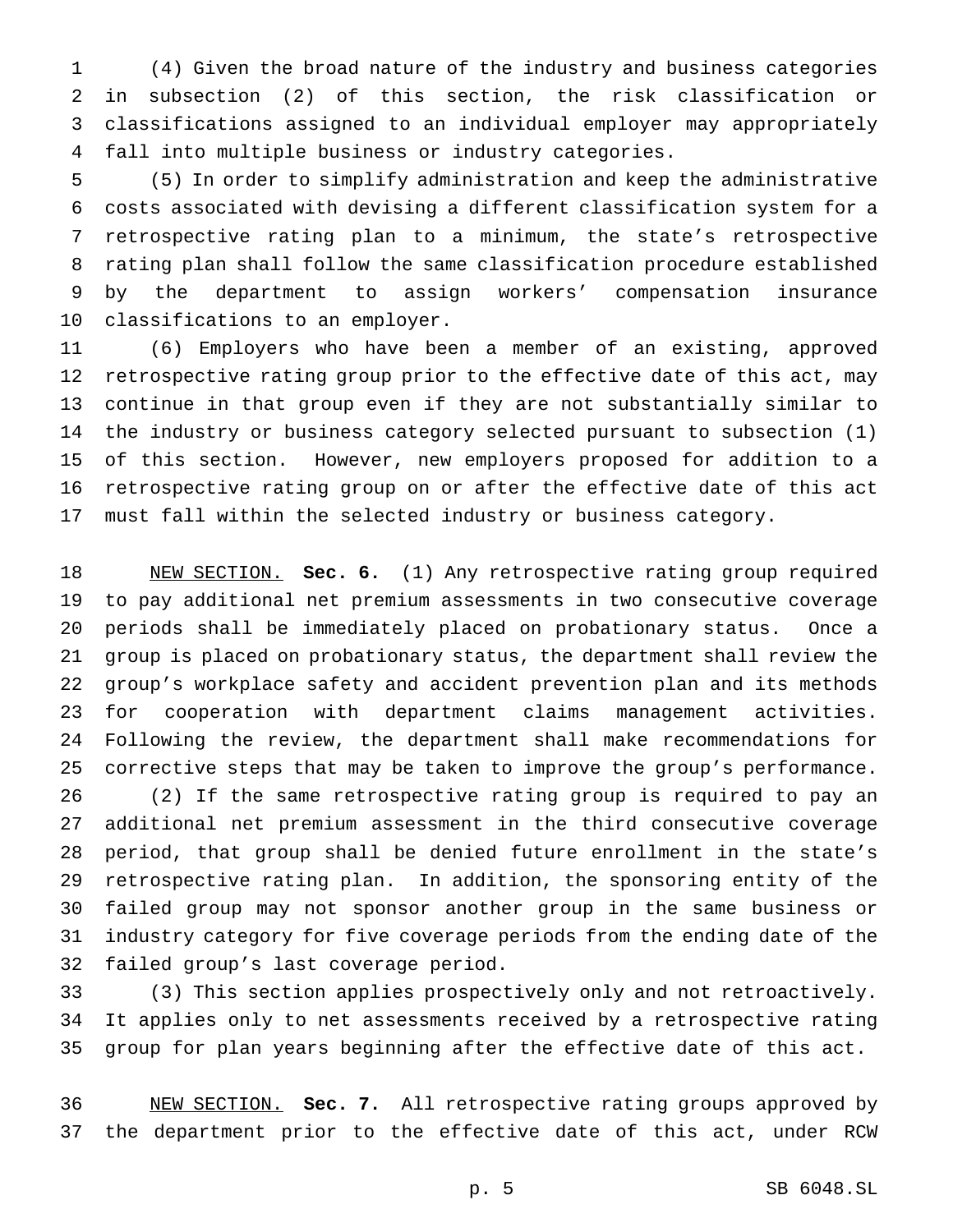51.16.035 as it existed prior to the effective date of this act, remain approved and, with the exception of section 3 of this act, are subject to the provisions of this chapter.

 **Sec. 8.** RCW 51.16.035 and 1989 c 49 s 1 are each amended to read as follows:

 (1) The department shall classify all occupations or industries in accordance with their degree of hazard and fix therefor basic rates of premium which shall be the lowest necessary to maintain actuarial solvency of the accident and medical aid funds in accordance with recognized insurance principles. The department shall formulate and adopt rules and regulations governing the method of premium calculation and collection and providing for a rating system consistent with recognized principles of workers' compensation insurance which shall be designed to stimulate and encourage accident prevention and to facilitate collection. The department may annually, or at such other times as it deems necessary to maintain solvency of the funds, readjust rates in accordance with the rating system to become effective on such dates as the department may designate.

 ((The department may insure the workers' compensation obligations 20 of employers as a group if the following conditions are met:

21 (1) All the employers in the group are members of an organization 22 that has been in existence for at least two years;

23  $(2)$  The organization was formed for a purpose other than that of 24 obtaining workers' compensation coverage;

25 (3) The occupations or industries of the employers in the organization are substantially similar, taking into consideration the 27 nature of the services being performed by workers of such employers; and

29 (4) The formation and operation of the group program in the organization will substantially improve accident prevention and claim 31 management for the employers in the group.))

32 (2) In providing ((an employer group)) a retrospective rating plan 33 under (( $\frac{this}{s}$ ) section 2 of this act, the department may consider (( $an$ 34 employer)) each individual retrospective rating group as a single employing entity for purposes of dividends or premium discounts.

 NEW SECTION. **Sec. 9.** Sections 1 through 7 of this act constitute a new chapter in Title 51 RCW.